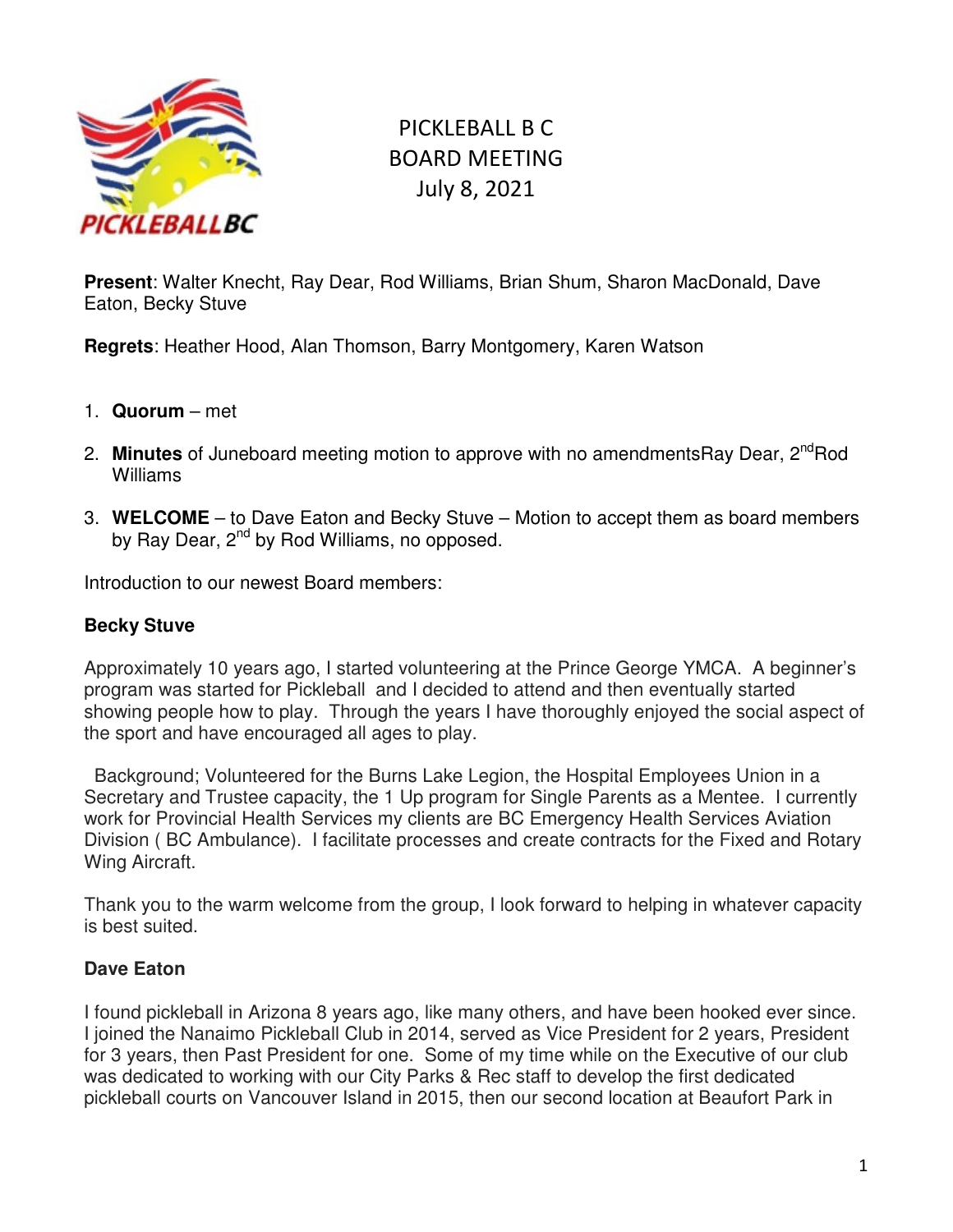2017. I love seeing the sport grow in so many ways and look forward to working with Pickleball BC to further enhance our sport and serve our members.

| 4. Financial Report - Brian Shum                                                                                                                                                    |                                                     |
|-------------------------------------------------------------------------------------------------------------------------------------------------------------------------------------|-----------------------------------------------------|
| Cash Position - July 7, 2021                                                                                                                                                        |                                                     |
| Opening Bank Balance (VanCity)<br>PayPal account balance                                                                                                                            | 20,803.80<br>0.00                                   |
| Term Deposit #1 rolled (0.95/1.05/2.00% Mat Jul 06/24 - Annual Opts 6,141.40                                                                                                        |                                                     |
| Term Deposit #2 (0.6/0.7/1.10% Mat Nov 24/23 - Annual Opts)<br>7,000.00                                                                                                             |                                                     |
| Term Deposit #2 (0.6/0.7/1.10% Mat Nov 28/23 - Annual Opts)<br>12,000.00                                                                                                            |                                                     |
| Investments                                                                                                                                                                         | 25,141.40                                           |
| <b>Total Cash Available</b>                                                                                                                                                         | 45,945.20                                           |
| <b>Expenses (Est):</b>                                                                                                                                                              |                                                     |
| Walter (MailChimp) M J & Jul (2x115) +130<br>Website Ad Expense (Ken) Inv #51<br>PCO (Membership Remittance) 967.00 \$5<br>PCO (Membership Recovery) 3,100.00 840.00<br><b>Misc</b> | 360.00<br>96.80<br>4,835.00<br>(2,260.00)<br>500.00 |
| <b>Total Expenses Accrued</b>                                                                                                                                                       | 3,531.80                                            |
| <b>Ending Bank Balance - Estimated</b>                                                                                                                                              | 42,413.40                                           |
| Discussion:                                                                                                                                                                         |                                                     |
|                                                                                                                                                                                     |                                                     |

The term deposit for \$6141.40has been reinvested at a better rate for 3 year term with no pull out penalty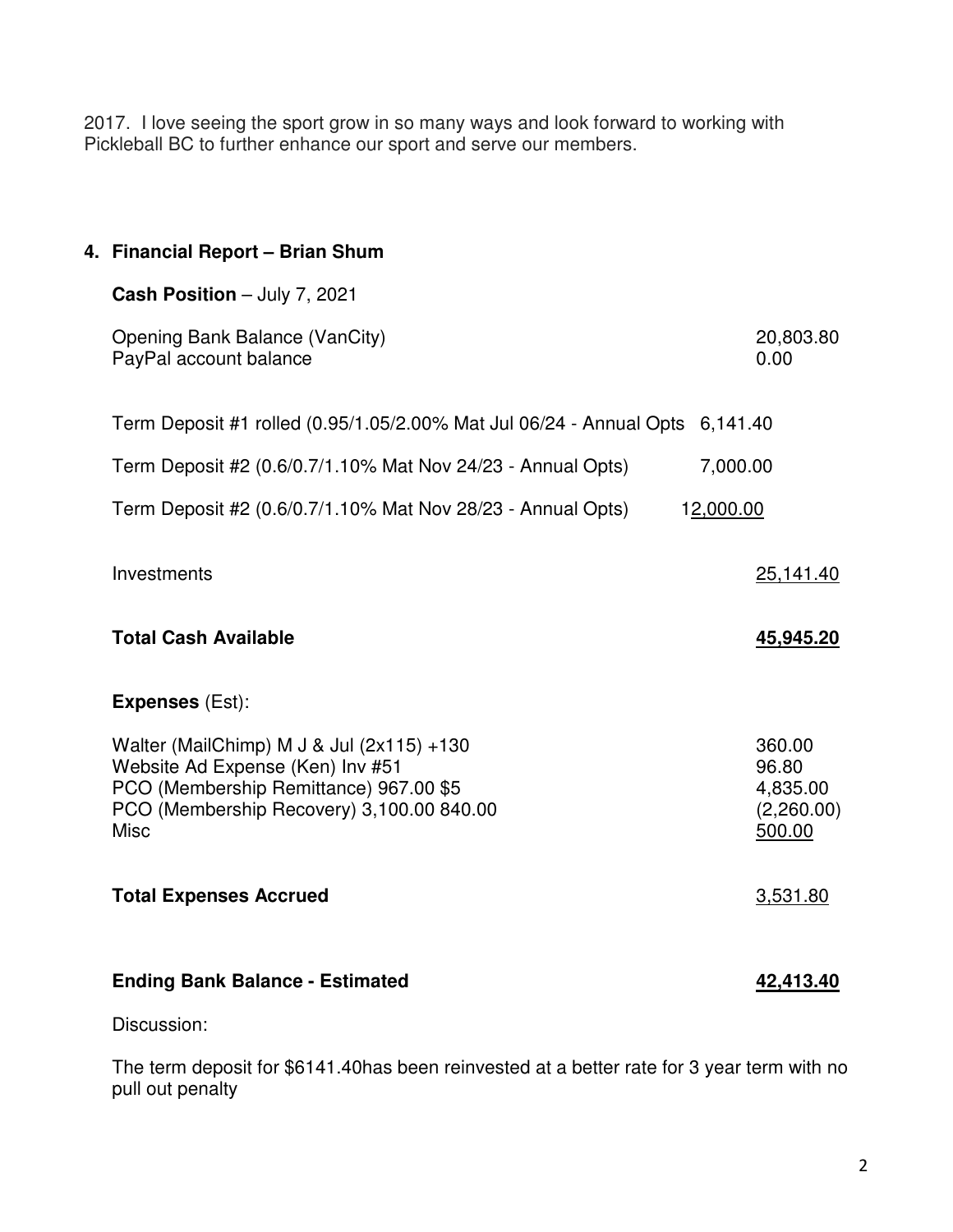## **5. Membership – Rod Willliams**

There are 46 BC clubs launched and collecting dues through PCNS, an increase of 2 from last month. – the new clubs, Desert Pickleball in Osoyoos and Pickleball Lites in Parksville are now using the PCNS.

The following 6 clubs still are not accessing the system either because they have not begun administrative duties or have not yet signed a MoU.

Get Stoked Pickleball Revelstoke

Peace Country Pickleball Association

Peach City Pickleball - winter season club

Port Hardy Pickleball – initial contact (I think I scared them off)

Saturna Pickleball Association – likely disbanding until next season

Vanderhoof Pickleball

2 clubs are in progress-

Vernon Pickleball Association - MOU in Hand, contacted yet AGAIN with next steps.

 - I will likely have to do an upload of Spring and Summer registrations as they have accepted new members, collected PCO and PBC dues and not followed the process prescribed by the PCO.

Shuswap Lake Estates Pickleball – No contact since last month's status update.

(The following numbers are slightly different from last month's report, as I have not gotten an analytic report from PCO and am now relying on the Financial Data available to us in the PCNS)

1928 Memberships processed through the PCNS in March

861 Memberships processed in April.

603 Memberships processed in May (248 Brand New PCO numbers)

1059 Memberships processed in June (612 Brand New PCO numbers)

140 so far in July. (77 Brand New PCO Numbers)

5 Memberships refunded through the PCNS due to duplicate registrations.

With the departure of Kirk Jensen from the PCO and the PCNS national committee there has been no distribution of National Data. There is no word yet on when the committee will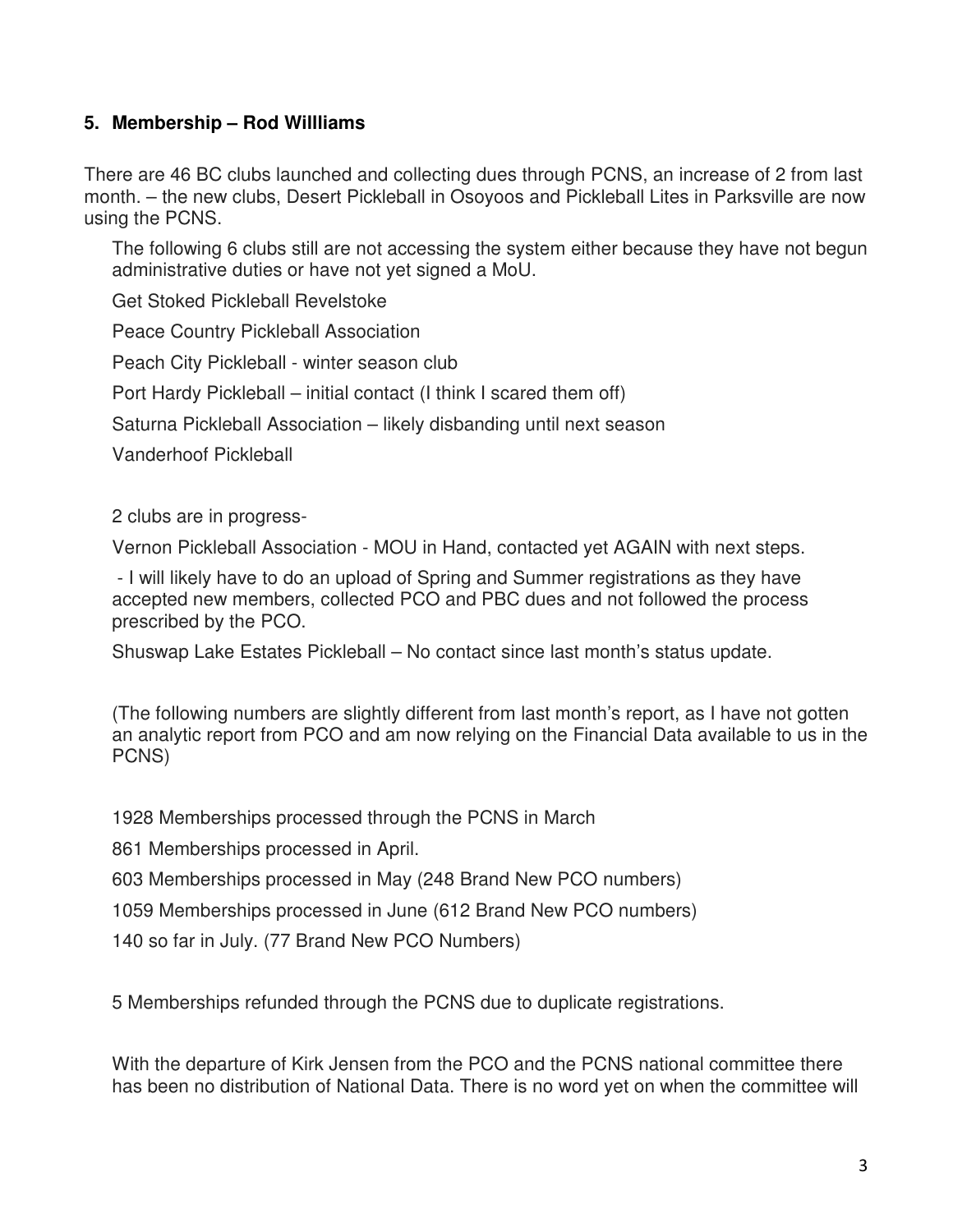meet again, and it will at least have to wait until the National Board meets to assign someone to the task.

System improvements in the PCNS ongoing, and the reporting process has been updated, although Club membership totals seem to give 3 different results depending upon how you ask for the Data to be compiled. A Work in Progress.

## **PBC Membership**:

As of July 6th, there are 6696 Active PBC members, an increase of 484 from the last meeting. There were over 400 members expiring in June and many of them renewed through the PCNS, although a large number of the registrations last month were folks new to the PCO, or at least they now have registered with a new PCO number.

Discussion: 100's of new member – National system does not always reflect the correct numbers as some returning members are registering under 'new members' instead of 'renewing members'. This will take a while to sort out, as these inactive members will not be dropped from the Lists for 2 years.

Dave Eaton noted that Nanaimo membership is down by 2/3 since CoVid – felt that new registration process was complicated was a factor. Also noted that for their Club they had to download an app on their iphone for court registration.

Rod Suggested that this was not unusual, and several Clubs had adopted a 'wait and see' attitude, although some of those clubs have since come onboard. Rod stated that his home Club was also down 20% but were slowly returning.

We have gained 10 Clubs in the last 4 months and compared to the rest of Canada we continue to be one of the highest memberships.

Rod also suggested that due to court space, some Clubs have opted for 'no growth' in order to accommodate the members they already had.

## **6. CoVid Report – Karen Watson**

#### Return to Sport update

On July 1<sup>st</sup>, 2021 BC moved to Step 3 in the Return to Sport Plan

For sports , this means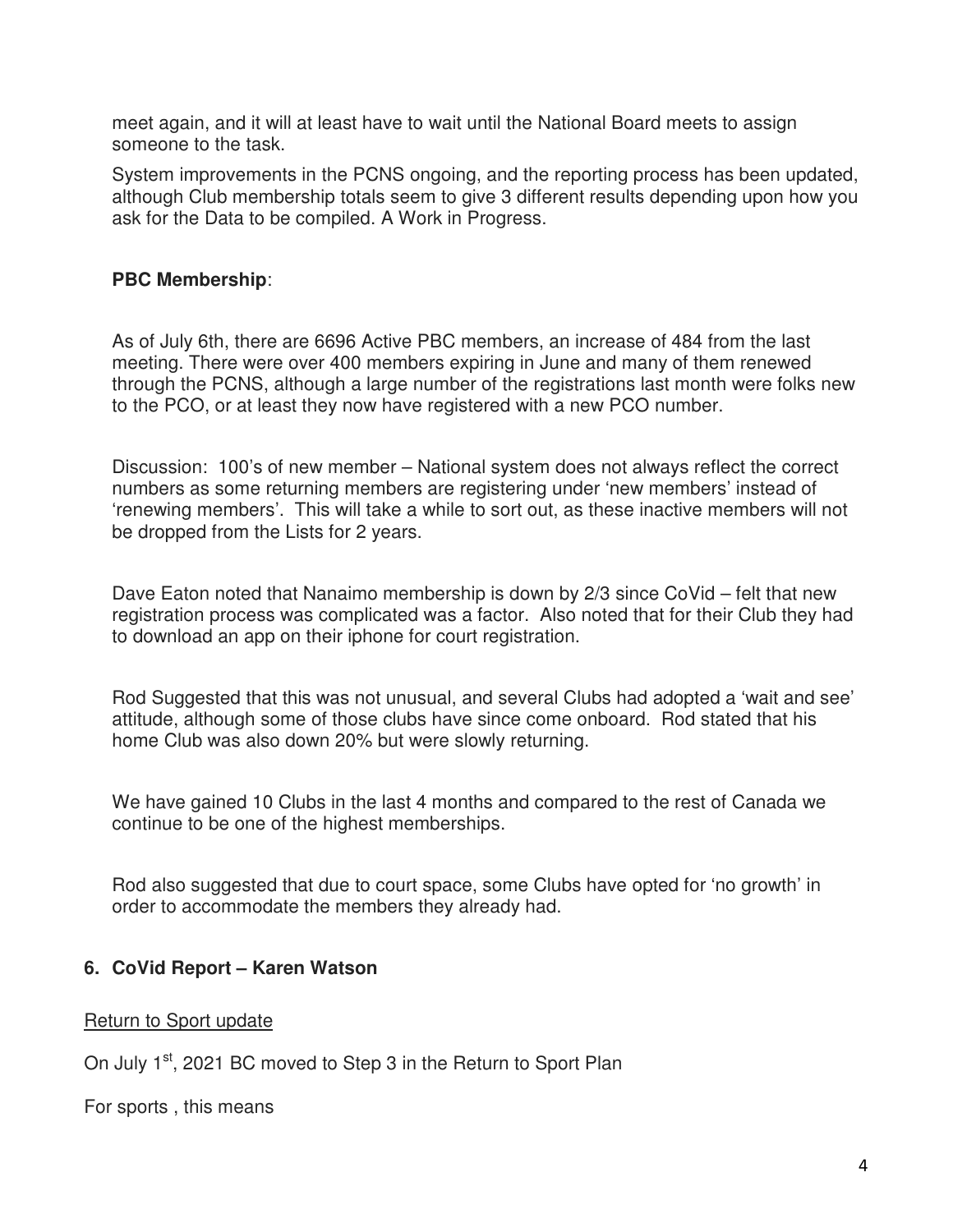- All outdoor and indoor sports for adults and youth are allowed. This includes games, competitions and practices.
- Gym and recreation facilities are at normal capacity
- Outdoor spectators 5,000 people allowed or 50% capacity whichever is greater
- Indoor spectators 50 people or 50% capacity whichever is greater

Below is the link for more detailed information on BC's Restart Program

https://www2.gov.bc.ca/gov/content/covid-19/info/restart#step-three

## Provincial Sport Organization Application

viaSport has submitted the recommendation to approve Pickleball BC as a PSO to the Ministry for their sign off. Still waiting to hear back from the Ministry.

## **7. Refereeing Report – Al Thomson**

A clinic was held in Surrey last weekend.

All referees province wide will be contacted to see if they will hold clinics in their own area, in order to reach out to more people wanted to learn this skill.

It was suggested that interest at the moment is lacking due to the fact that there are few opportunities to referee at tournaments.

## **8. Rankings and Ratings – Barry Montgomery**

No Report

## **9. Youth committee – Heather Hood**

No Report

# **10. PBC and TBC Report**

Last meeting was June 17th and our next meeting is July 15th.

- $\circ$  It was agreed that the committee will be referred to as the TBC PBC Task force
- $\circ$  As a group we have completed the discussions around Option 3 shared courts.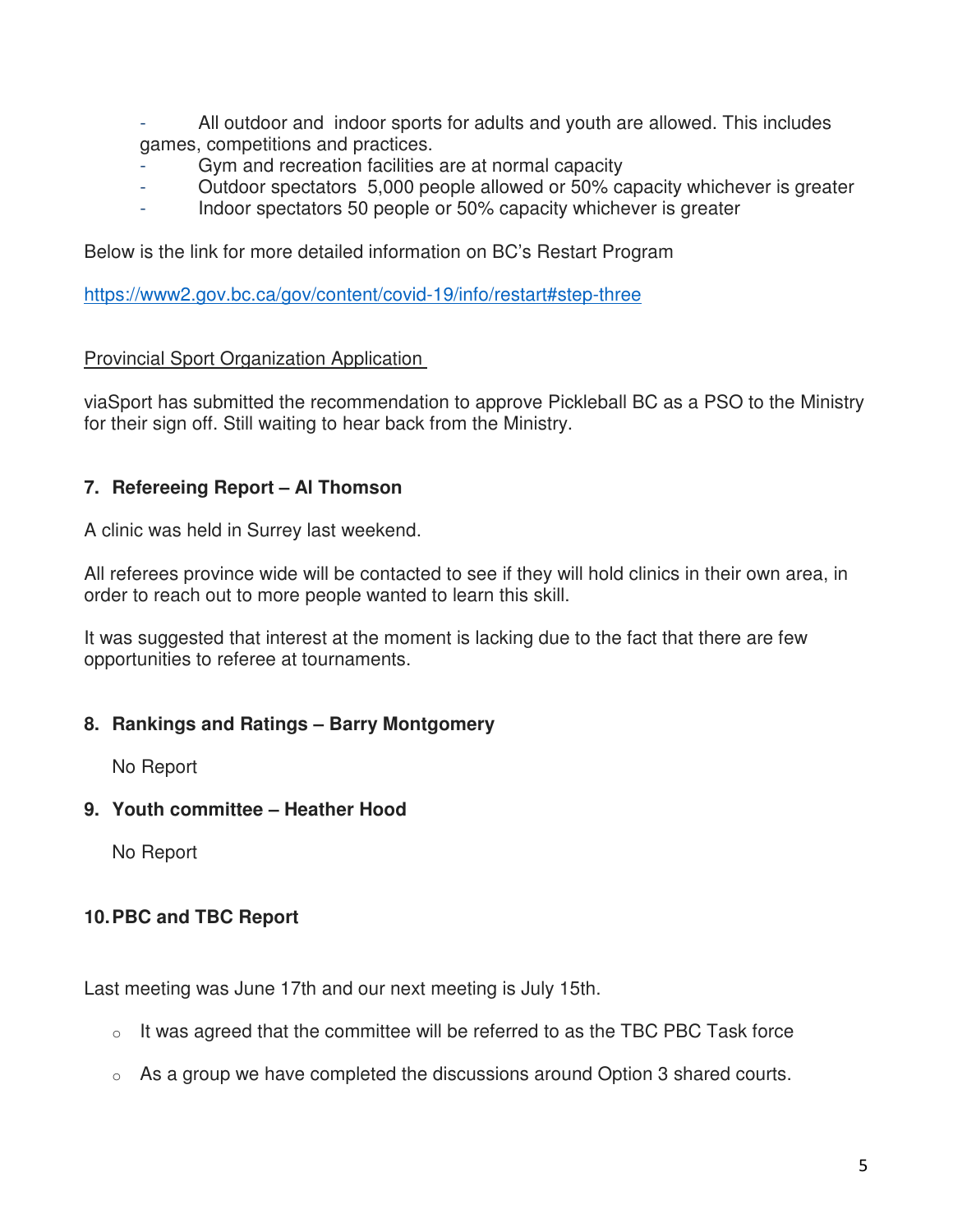- $\circ$  There was preliminary discussion regarding the format of the joint Task Force Report. The main talking point was the de-emphasisof Option 3recommendations as it was the least preferred option. Discussion to be continued.
- $\circ$  TBC shared with us that they were getting push back from their members and concerns that the Pickleball community was approaching municipalities without meaning discussion. It was suggested that a joint statement be crafted to quell some of the angst and conflict happening in some communities. We are jointly working on the wording for our next meeting.
- $\circ$  The focus of our next meeting will be in Option 2, the repurposing of tennis courts for dedicated Pickleball courts.

#### **11. By-laws and Name change – Walter Knecht**

A notice will be sent to all membership with respect to the Bylaw and Name Change by July 15.

#### **Gender Equality**

Walter received some concerns about gender equality with respect to ratings. Some feel that there should be separate classes for ratings based on male or female status. Others thoughts that a rating was a rating and should not matter as the criteria is the same no matter what sex you are.

There is a need to contact other sports to see how they accommodate this. This is a complex issue and normally for tournament play male and female divisions are separate – as are age categories.

For Club play, many do not have enough members to make a distinction.

Was felt that PCO should look into this matter, but with their 22 odd committees already it may not make the cut.

Walter suggests if anyone is passionate about this issue, he would gladly assign it to them.

#### **12. New Playing opportunity – Dave Eaton**

Dave would like to build a tool box for all clubs to use when approaching their Cities or municipalities for funding for dedicated pickleball courts.